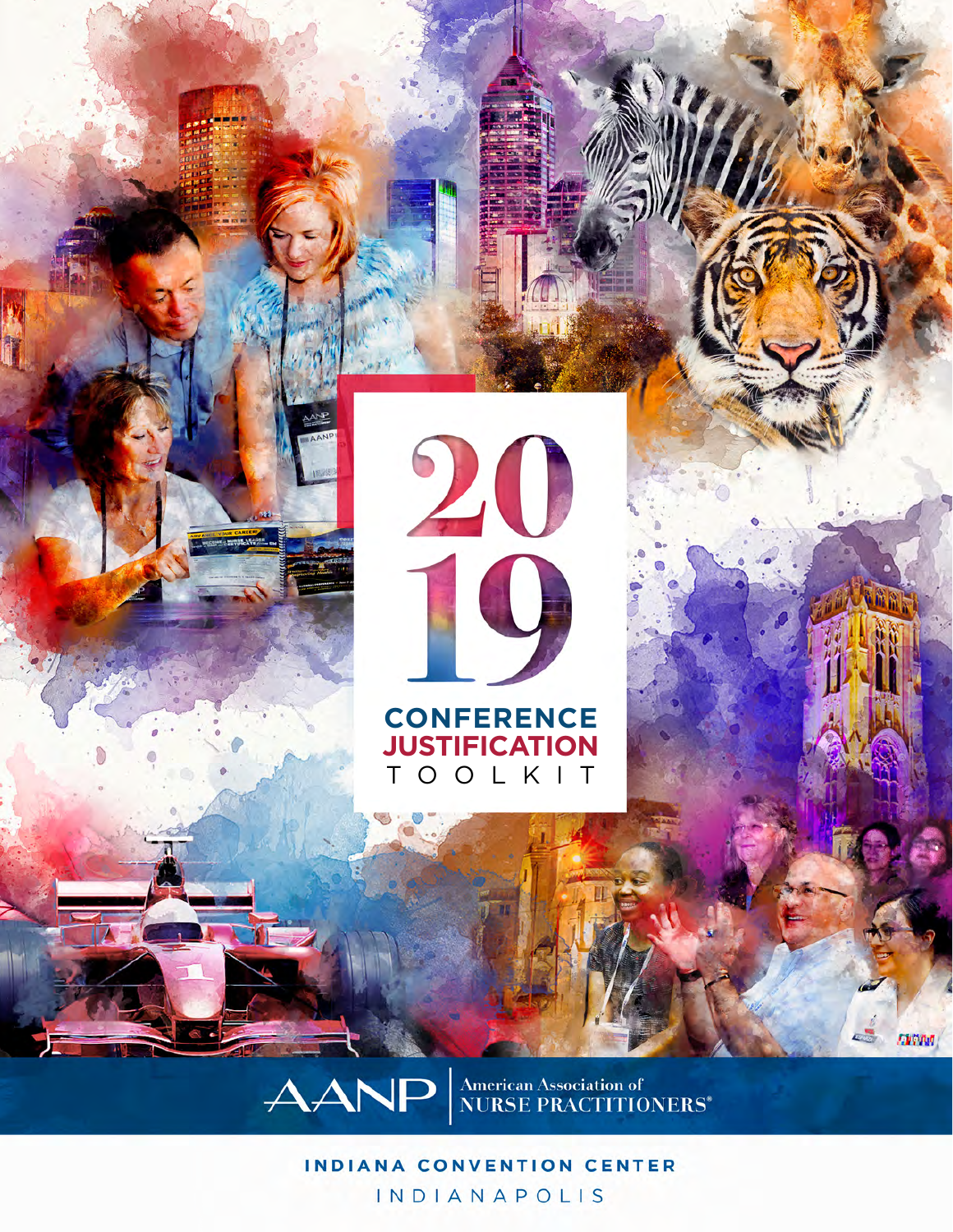# **2019 Conference Justification Toolkit**

You know that there is no substitute to attending a live conference event, where you can meet face-to-face with other health care professionals, learn from industry thought leaders and, afterwards, bring the latest tools and techniques back to your patients. That said, how do you go about taking the time off work and dealing with the cost of travel and housing?

Make your case and show your employer the return it will get by investing in your attendance at the 2019 AANP National Conference! Let us help you justify why you should attend and what value it will bring to you and your employer.

### **Why should you attend the 2019 AANP National Conference?**

The American Association of Nurse Practitioners® (AANP) represents more than 248,000 practicing nurse practitioners (NPs) and is a community of more than 92,000 members who are united by their commitment to provide exceptional patient care. AANP's national conference is the largest conference for NPs of all specialties—it's where NPs go to learn, collaborate, share insights and grow professionally. In 2019, AANP heads to Indianapolis for a week filled with CE sessions, skill-enhancing workshops, poster presentations, exhibit booths, networking and much more!

## **AANP National Conference Facts**

- The national conference hosts more than 5,000 attendees, allowing you to build lasting relationships with and learn from passionate, respected health care providers from across the U.S.
- Extensive learning options will be offered throughout the conference via workshops, rapid fire sessions, poster presentations and a variety of concurrent and general sessions—more than 450 hours of total CE credit (including several hours of pharmacology credit)!
- You will have valuable opportunities to meet health care experts in person and hear firsthand what leaders have to say about the latest research, clinical applications and techniques.
- More than 300 exhibitors are an exciting addition to this conference, sharing the latest health care products and services with attendees.

# **Justification Tips**

## **How can you help make this conference cost-effective?**

The best way to reduce costs is to plan early. By registering in advance, you may qualify for a limited-time, early bird discount. In addition, AANP members receive a sizable discount to the conference, so if you are not already a member, join now and take advantage of the lower member conference attendee rate. The difference in the member vs. non-member rate more than pays for your annual membership dues and entitles you to the many benefits of AANP membership, such as free continuing education courses in our CE Center. It's a real win-win for you and your employer!

If you are in need of housing, booking within the AANP housing block can help you find the best rates. Alternatively, if a friend or colleague will be attending conference with you, sharing a room can help reduce hotel expenses.

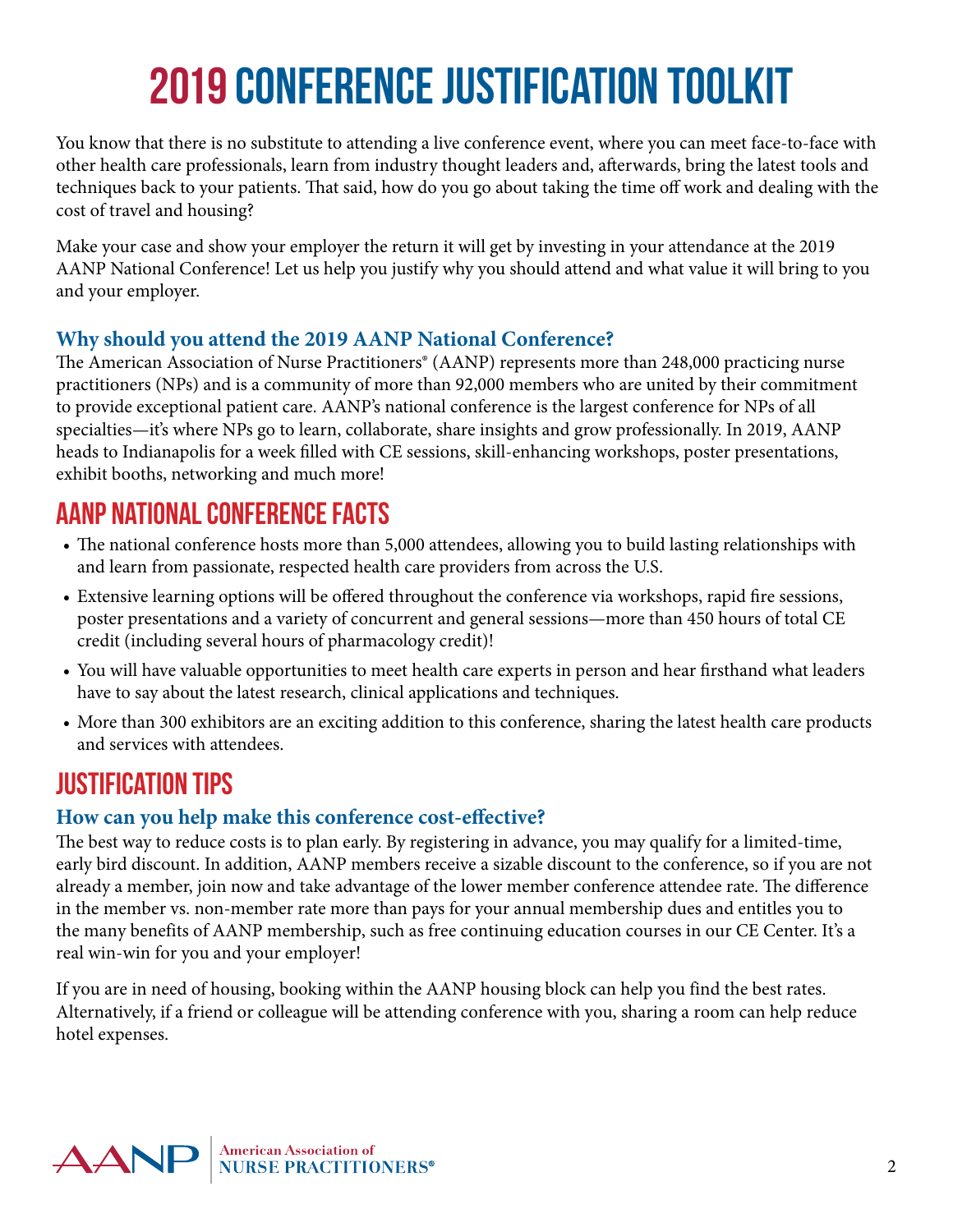If you are working to obtain or maintain your professional credential, national conference is a great way to earn CE credits in one location, which may be less expensive and less time consuming than registering for individual courses and webinars.

#### **What is the return on investment for your employer?**

Make sure your employer understands that conference attendance is an investment, not an expense. Be specific about the benefits you will bring back to the office.

You can search the easy-to-use registration system by targeted specialty or therapeutic topic to ensure you are attending those sessions that relate to your employer's goals and your professional development needs. For example, if your employer has expressed a need for more information on Substance Use Disorder, you may want to search for sessions on opioid overdose prevention, safe opioid prescribing, opioid use disorder treatment or pain management.

On a larger scale, the conference also provides a great way to forge new partnerships, recruit future employees and elevate the presence of your company. It can help you identify new policies or legislation that would apply to your practice. It can help you stay informed of emerging technology and applications for potentially improved patient care. It also allows you the opportunity to engage with speakers of interest and connect them to your employer.

#### **How can you make sure your time off doesn't impact your employer?**

You want to return to your employer energized and ready to put your new knowledge to work. Be proactive in developing a plan to show your employer who will cover your workload and how critical work will be completed while you are at conference.

Then, you can take it one step further by passing along the benefits of the conference with your coworkers. Share relevant materials and handouts with your colleagues, deliver a briefing to your workplace or even live tweet your experience so that friends and colleagues can stay abreast of new developments and acquire valuable tools.

### **What hands-on training is available to you?**

Hands-on training is essential to learning new techniques and reinforcing your skills. National conference has a number of workshops specifically designed to enhance your competences—but be sure to identify those sessions early and reserve your spot. Hands-on training forces you to break out of your comfort zone and learn in a new environment with greater focus and reflection, encouraging fresh thinking to create new ideas and approaches.

The face-to-face networking opportunities are an invaluable way to obtain knowledge from experienced and influential NPs and health care leaders, as well as exhibitors. By visiting the exhibit booths and viewing demonstrations, you can potentially vet new products or services for your employer. You can also converse with like-minded NPs who are exploring product solutions and best practices to address challenges.

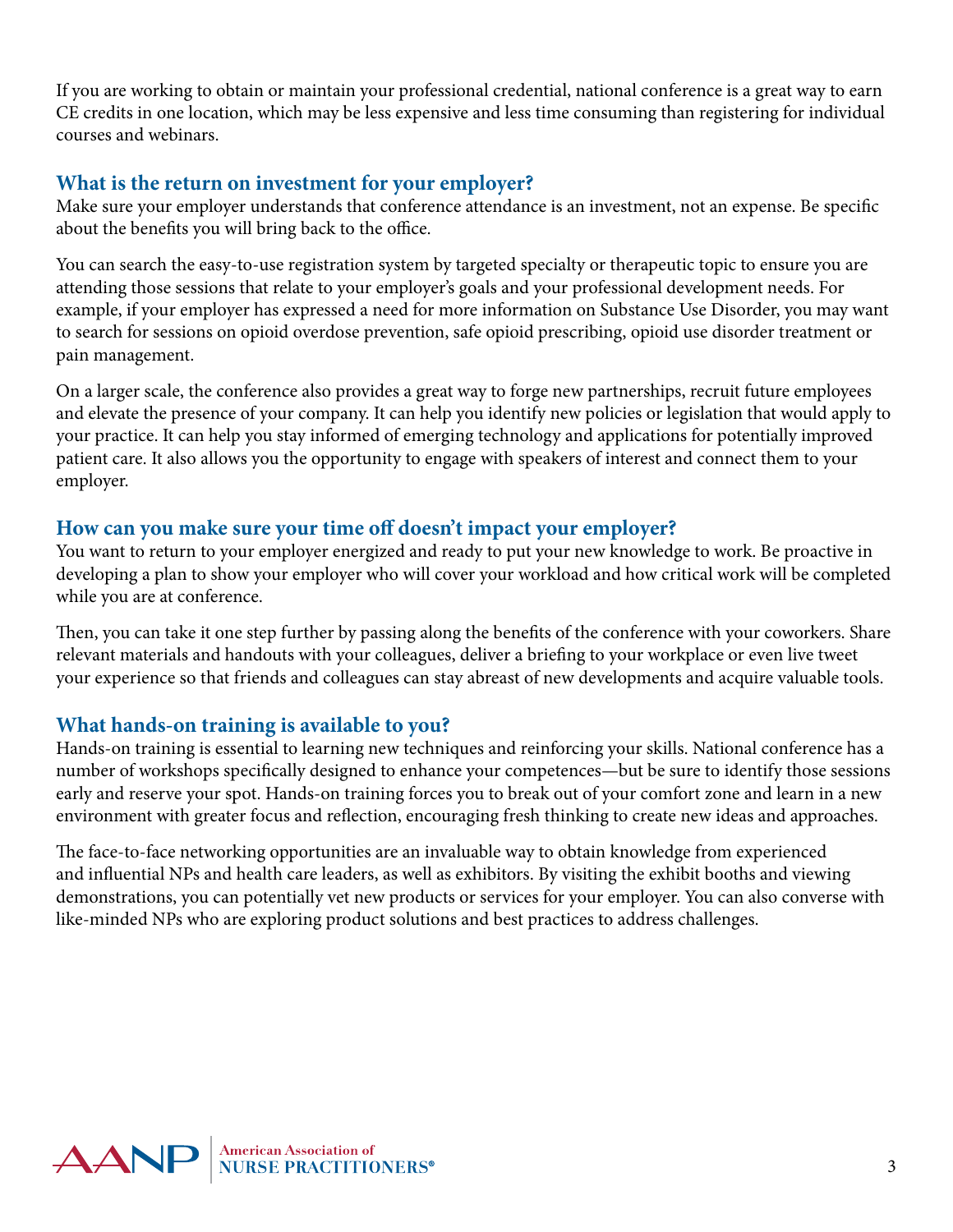| <b>EXPENSE</b>           | <b>NOTES</b>                                                                                                                                                                                         | <b>NON-MEMBER</b><br><b>COST</b> | <b>MEMBER</b><br><b>COST</b> |
|--------------------------|------------------------------------------------------------------------------------------------------------------------------------------------------------------------------------------------------|----------------------------------|------------------------------|
| <b>Registration Fee</b>  | Includes pre-meeting workshop courses, early bird registration<br>discount, optional event fees, etc.                                                                                                | \$                               | \$                           |
| <b>Membership Fee</b>    | Membership can pay for itself and especially the difference in the<br>cost of the conference. Membership helps you save on practice<br>tools, insurance, office supplies, travel, vacations and more | \$                               | \$                           |
| <b>Meeting Materials</b> | Includes books, software, supplies, etc.                                                                                                                                                             | \$                               | \$                           |
| Airfare                  | Book early for the best airfare rates or use air mileage points to<br>offset airfare cost                                                                                                            | \$                               | \$                           |
| Lodging                  | Book inside the conference block for best rates. Lodging can<br>be calculated by multiplying: Number of nights x room rate x<br>applicable taxes.                                                    | \$                               | \$                           |
| Transportation           | Includes taxi, car rental, airport shuttle, mileage (if driving),<br>parking fees, tolls, etc.                                                                                                       | \$                               | \$                           |
| Food                     | Understand your employer's policy for food allowance and<br>consider a hotel room with a refrigerator.                                                                                               | \$                               | \$                           |
| <b>Miscellaneous</b>     | Includes tips, Wi-Fi fees, etc.                                                                                                                                                                      | \$                               | \$                           |
|                          | Total                                                                                                                                                                                                | \$                               | S                            |

#### **Feel free to use this cost benefit outline or use it as a guide to help develop a personalized cost benefit worksheet for your employer.**

| <b>NEEDS</b>                | <b>2019 AANP NATIONAL CONFERENCE BENEFIT</b>                                                                                                                                                                                                                                                                            |  |
|-----------------------------|-------------------------------------------------------------------------------------------------------------------------------------------------------------------------------------------------------------------------------------------------------------------------------------------------------------------------|--|
| <b>Continuing Education</b> | More than 450 hours of CE, many of which include pharmacology credit, will enhance your<br>competency and provide knowledge and understanding on how to improve your clinical, office<br>or patient care.                                                                                                               |  |
| Industry                    | More than 300 companies showcase the latest offerings in the health care arena at the exhibit<br>hall. In addition, Non-CE Product Theaters, Product Showcases and other industry events<br>all offer a thorough look at new health care products, technologies and services.                                           |  |
| <b>Highlights</b>           | 2019 AANP National Conference include:<br>• Rapid Fire and Poster Presentations from your fellow AANP members<br>• Interest forums designed for students, new NPs and experience NPs alike<br>• Membership information from the AANP Plaza<br>• Career fair with hiring managers from leading health care organizations |  |
| Workshops                   | Skill-enhancing workshops give you hands-on training and<br>in-depth understanding of techniques and practices to benefit your patients.                                                                                                                                                                                |  |
| Networking                  | Various networking opportunities are available throughout the conference, such as:<br>• Opening reception<br>• Specialty Practice Group meetings<br>• Annual membership meeting<br>• Research sign-ups<br>• Awards ceremonies                                                                                           |  |